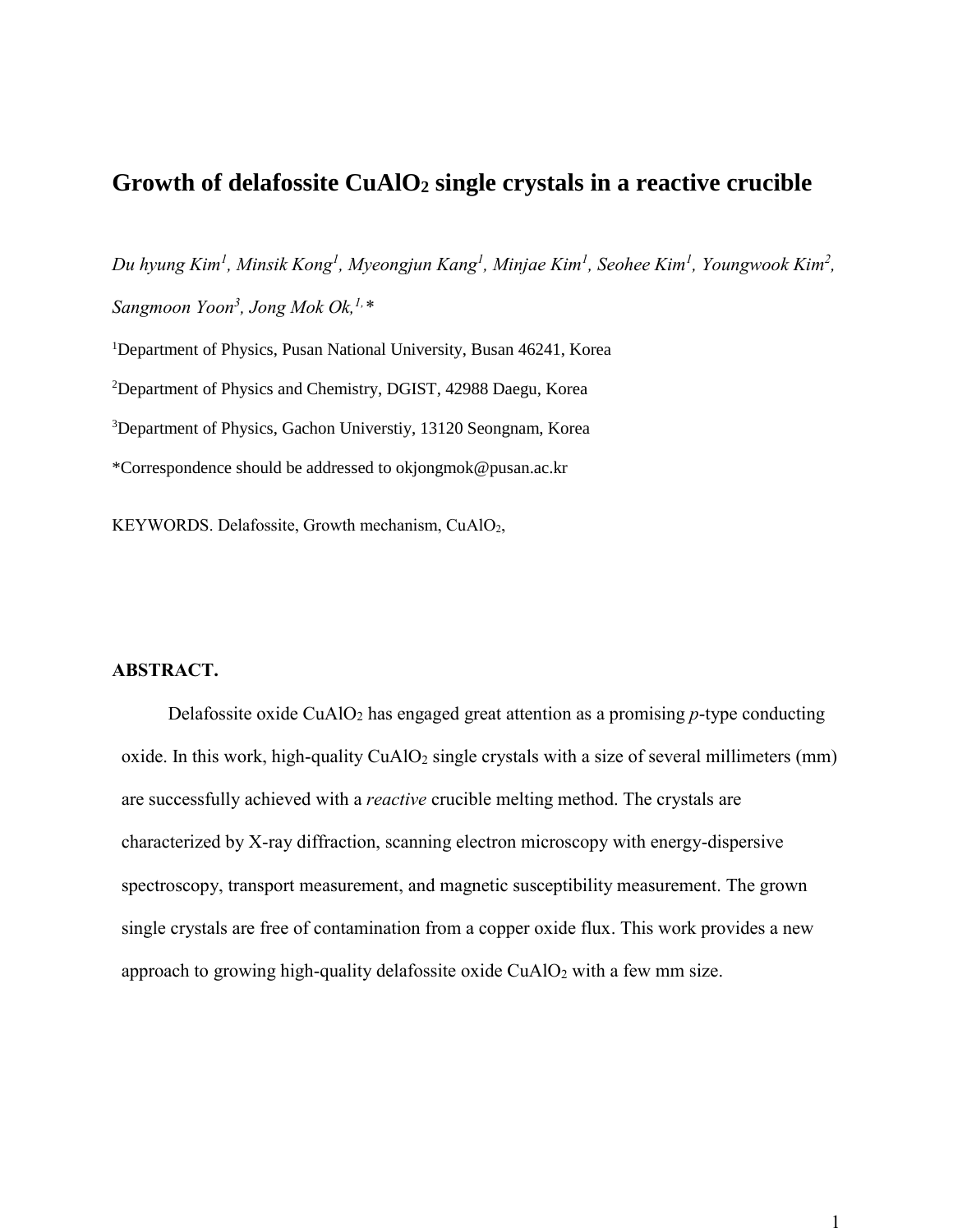## **INTRODUCTION.**

Delafossite CuAlO<sub>2</sub> (CAO) is highly attractive as a *p*-type metal oxide owing to its excellent conductivity compared to other *p*-type semiconductors [1, 2]. Moreover, CAO exhibits high transmittance of up to 70% in a thin regime [3,4,5], drawing more attention to its potential application for optoelectronic devices. Mainly, CAO has been synthesized in thin films and polycrystalline powders, where grain boundaries predominantly determine transport and optical properties. Meanwhile, a slow-cooled method has been utilized to obtain CAO single crystals (described in Ref 7). In this method, a complex procedure is required to eliminate the copper oxide Cu<sub>2</sub>O flux; for example, the single crystals are put in  $HNO<sub>3</sub>$  at  $100^{\circ}$ C for four days to resolve the remaining flux [7]. Therefore, the development of a facile method to grow highquality and large-sized CAO single crystals is demanded to investigate their intrinsic properties further and advance their applicability to optoelectronic devices.

According to the literature that reports on the Cu-Al-O phase diagram, a CuAlO<sub>2</sub> phase would be obtained from mixed starting reagents of  $Cu<sub>2</sub>O$  with  $Al<sub>2</sub>O<sub>3</sub>$  at high temperature  $(>1100 \degree C)[8]$ . Furthermore, Cu<sub>2</sub>O powders are easily evaporated at high temperatures, which may promote the reaction between the vaporized  $Cu<sub>2</sub>O$  flux and the  $Al<sub>2</sub>O<sub>3</sub>$  crucible. In this context, the vaporized (or melted)  $Cu<sub>2</sub>O$  flux can react to the surface of the alumina crucible, producing the CAO phase through the following reactions:  $Cu<sub>2</sub>O$  (flux) + Al<sub>2</sub>O<sub>3</sub> (crucible)  $\rightarrow$  2 CuAlO<sup>2</sup> (crystal). In this study, we report a facile method to synthesize high-quality CAO single crystals on the millimeter (mm) scale. Cu<sub>2</sub>O powders are solely heated in the alumina crumble at high temperatures; then,  $Cu<sub>2</sub>O$  powders react with  $Al<sub>2</sub>O<sub>3</sub>$  crucible, resulting in mm-sized CAO single crystals. We confirmed that the CAO single crystals are paramagnetic semiconductors, which is in good agreement with other crystals grown by the conventional slow-cooling method.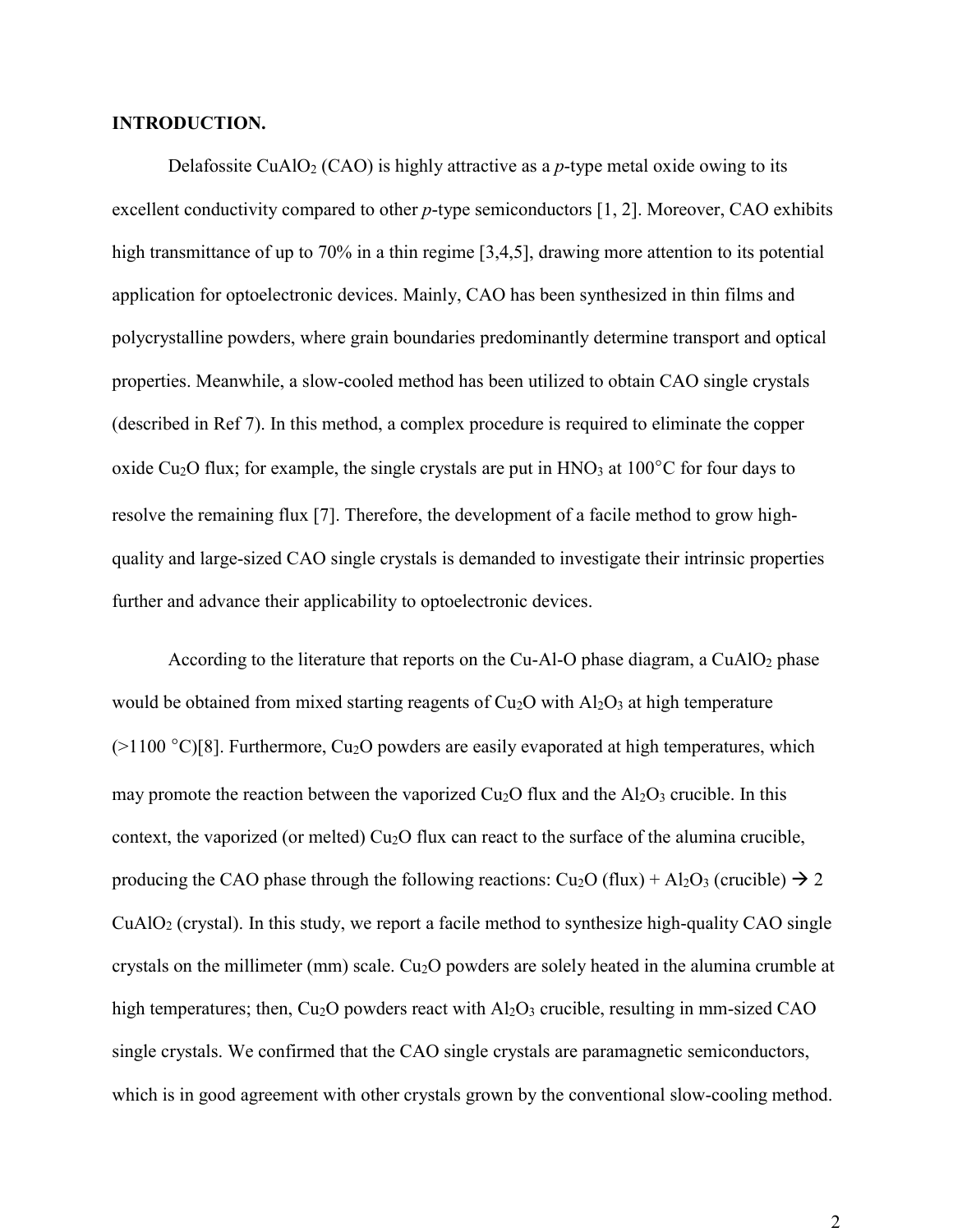### **EXPERIMENTS**

High-quality mm-sized CAO single crystals were grown by the deliberate reaction between Cu<sub>2</sub>O flux and Al<sub>2</sub>O<sub>3</sub> crucible. Only Cu<sub>2</sub>O powder  $(0.5 - 2.5$  g) was put into the alumina crucible, which was not covered by a lid. The lidless crucible allows the supersaturation state of CAO in the evaporating Cu2O flux. The crucible was located inside a box furnace and heated to 1225°C. After holding the temperature at 1225°C for 12h, the furnace was cooled at a rate of 0.5  $-1^{\circ}$ C/h to 1150<sup>o</sup>C, then cooled to room temperature by switching off the power. Many shiny and thin hexagonal plate-like CAO crystals were obtained. The obtained crystals were mechanically isolated from the alumina crucible. CAO single crystals are usually 1mm x 1mm. The crystal structure of CAO was examined by X-ray diffraction (XRD) with Cu Kα radiation (Bruker D8 Discover X-ray Diffractometer installed in Quantum Matter Core-Facility of Pusan National University). The structural analysis was performed with the help of Full-Prof Suite software. The chemical composition was obtained by scanning electron microscopy with energydispersive spectroscopy (SEM/EDS). Temperature dependence of the resistivity and magnetic susceptibility were measured with a vacuum probe station and a magnetic properties measurement system at Pusan National University.

#### **RESUTS & DISCUSIONS**.

Figures 1(a)-(d) illustrate the single crystal growth process. At high temperatures, CAO phases were synthesized at the interface of Cu2O flux and alumina crucible by the chemical reaction. At the same time, some of the flux is evaporated, generating a supersaturated solution of CAO and Cu<sub>2</sub>O. Figures 1(a)-(b) describe the process of supersaturation, in which the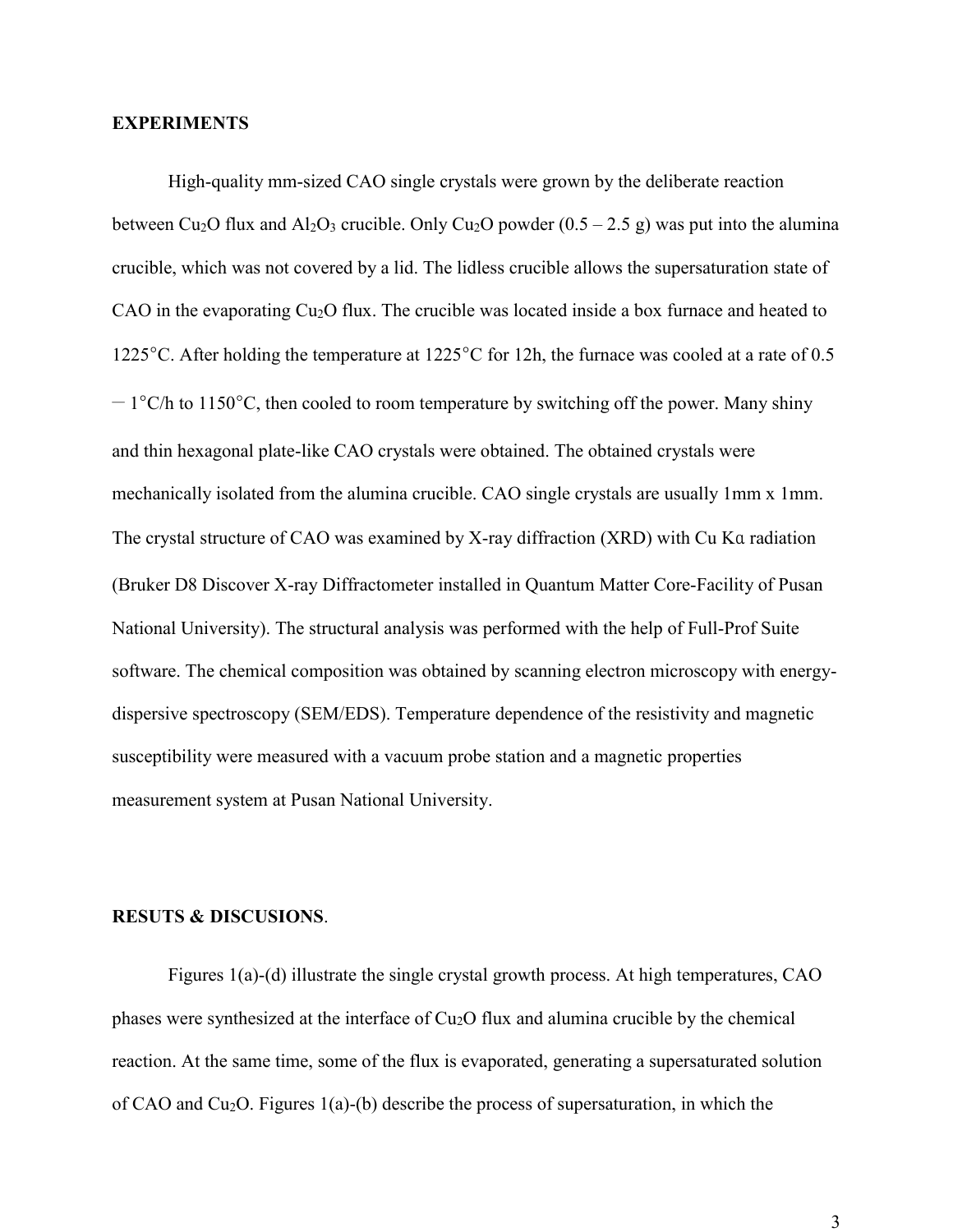concentration of CAO (black) increases. Since supersaturation is the driving force of the crystallization process, the CAO crystals form naturally, as shown in Figures 1(c)-(d). Figure 2(e) indicates the cross-section of the crucible after the thermal process. The enlarged figure is shown in Figure 1(f). We found that  $Cu<sub>2</sub>O$  flux penetrated the crucible and turned black, creating dents on the crucible surface. The reacted surface of the crucible provides direct evidence that the Cu2O flux reacts with the alumina crucible from the CAO phase.

In order to obtain large-sized CAO single crystals, we optimized the growth conditions as summarized in Table 1. First, crystal growth using various amounts of Cu<sub>2</sub>O flux has been attempted (growths  $A \& B$ ). Substantial size single crystals of CAO were obtained when a sizable amount of Cu<sub>2</sub>O flux was employed. However, it was difficult to separate the crystals in this case due to a massive amount of remaining flux. Another critical parameter we discovered is the size of the alumina crucible. We utilized two crucibles with different areas (growths B  $\&$  C). The CAO crystals grown in the crucible with a small area are larger than those grown in a wide crucible. The  $Cu<sub>2</sub>O$  flux evaporates rapidly in a wide crucible, so the crystal cannot be large enough. On the other hand, in the narrow crucible, the evaporation of the  $Cu<sub>2</sub>O$  flux is significantly suppressed, allowing the flux and the crucible to react sufficiently to create largesized crystals.  $Cu<sub>2</sub>O$  residues were found particularly in the narrow crucible as a side effect (growth C). These results suggest that optimizing the amount of flux and the size of a crucible is essential for obtaining large-sized CAO single crystals.

The mm-sized CAO single crystals were successfully obtained in the optimized growth condition (growth D). The thermal process was repeated twice to ensure sufficient time for the CAO crystals to make mm-size. The macroscopic size of the grown CAO single crystals is as large as  $\sim$ 1 mm  $\times$  1 mm with shiny black color, as shown in the optical image (see Figure 2(c)).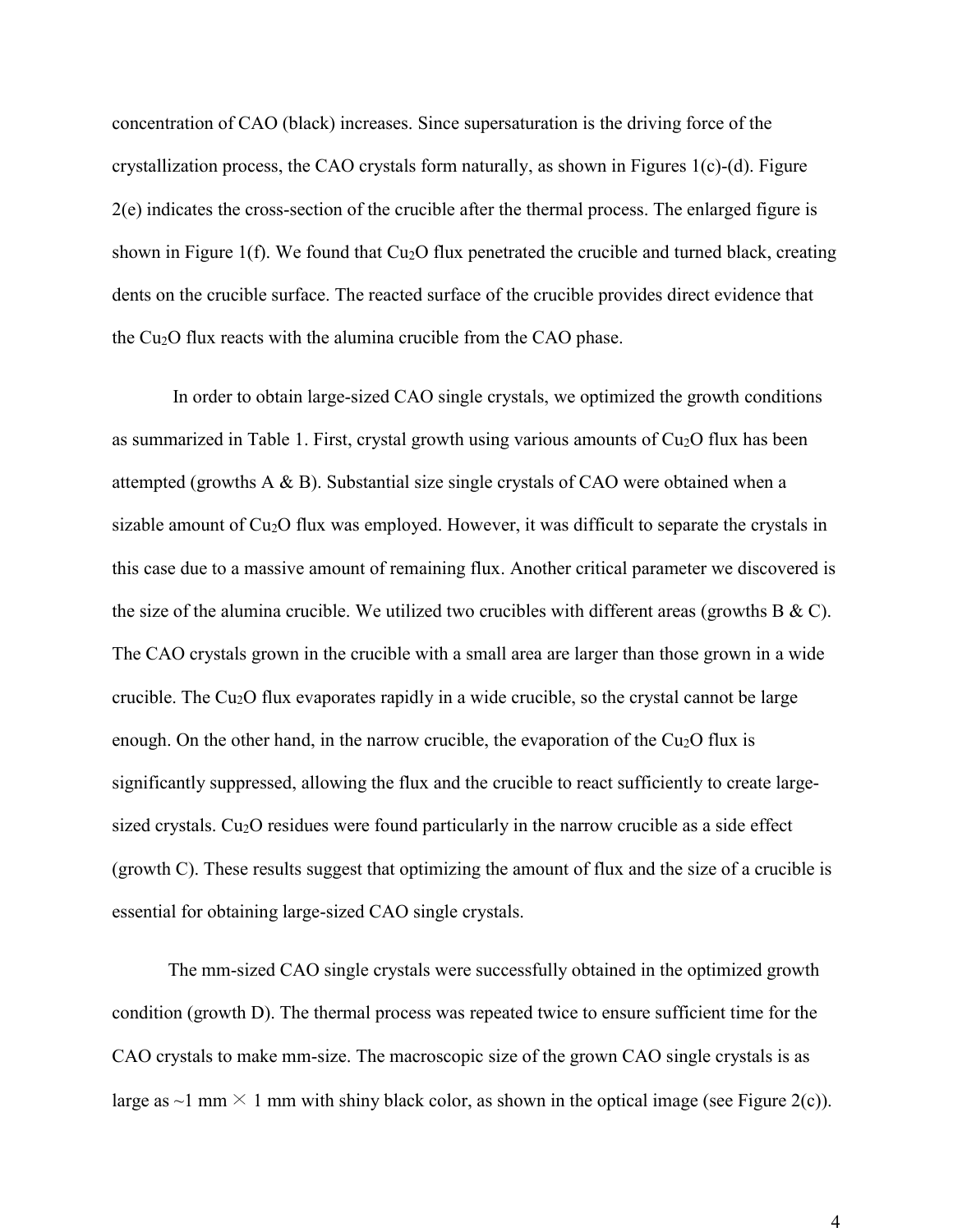The crystals have triangular or hexagonal plate shapes, unlike cubic like Cu<sub>2</sub>O single crystals [9], supporting that CAO single crystals were successfully obtained from the  $Cu<sub>2</sub>O$  flux. The XRD result supports the single crystalline quality of the CAO single crystal, as shown in Figure  $2(a)$ . The XRD shows only (00*L*) reflections, implying that the growth direction of the CAO crystal is along the *c*-axis. The crystal structure of the CAO single crystal was determined by the powder XRD and Rietveld refinement, as shown in Figure 2(b). The CAO powder was prepared by grinding single crystals. The experimentally obtained XRD patterns (red dots) agree well with the calculated XRD pattern (solid black line). The lattice parameters *a*, *b*, and *c* estimated from the Rietveld refinement are  $a=b=2.861(7)$ Å,  $c=16.974(4)$ Å, in good agreement with references [10]. More specific parameters obtained from the refinement are shown in Table 2. The elemental stochiometric composition of the obtained single crystal was determined by SEM/EDS technique. Only Cu, Al and O are detected, confirming absence of impurities. The chemical composition is uniform with a ratio of Cu: $AI = 1.06:1$ . Taking into account the accuracy of SEM/EDX (typical error  $\pm$  5%), this results show that nearly stoichiometric crystals can be achieved by growth in the reactive crucible.

Figure 3(a) displays the temperature dependence of resistivity  $\rho(T)$  measured in the temperature range from 300 to 450 K. It is worth noting that reliable and reproducible measurements with low contact resistance were particularly limited to the high-temperature range ( $T > 300$  K). Our crystal exhibits semiconductor behavior. The resistivity drops from  $\sim$ 123  $Ωcm$  at 300 K to ~ 1  $Ωcm$  at 450 K. Figure 3(b) shows that the plot of  $log(ρ)$  versus  $1000/T$  is linearly dependent. Such a linear dependence can fit an Arrhenius- type formula  $\rho = \rho_0 e^{U/kT}$ , where  $\rho_0$  is the prefactor of resistivity, *U* is the activation energy, and *k* is the Boltzmann constant [11]. The activation energy is estimated to be  $U = 340$  meV, which is consistent with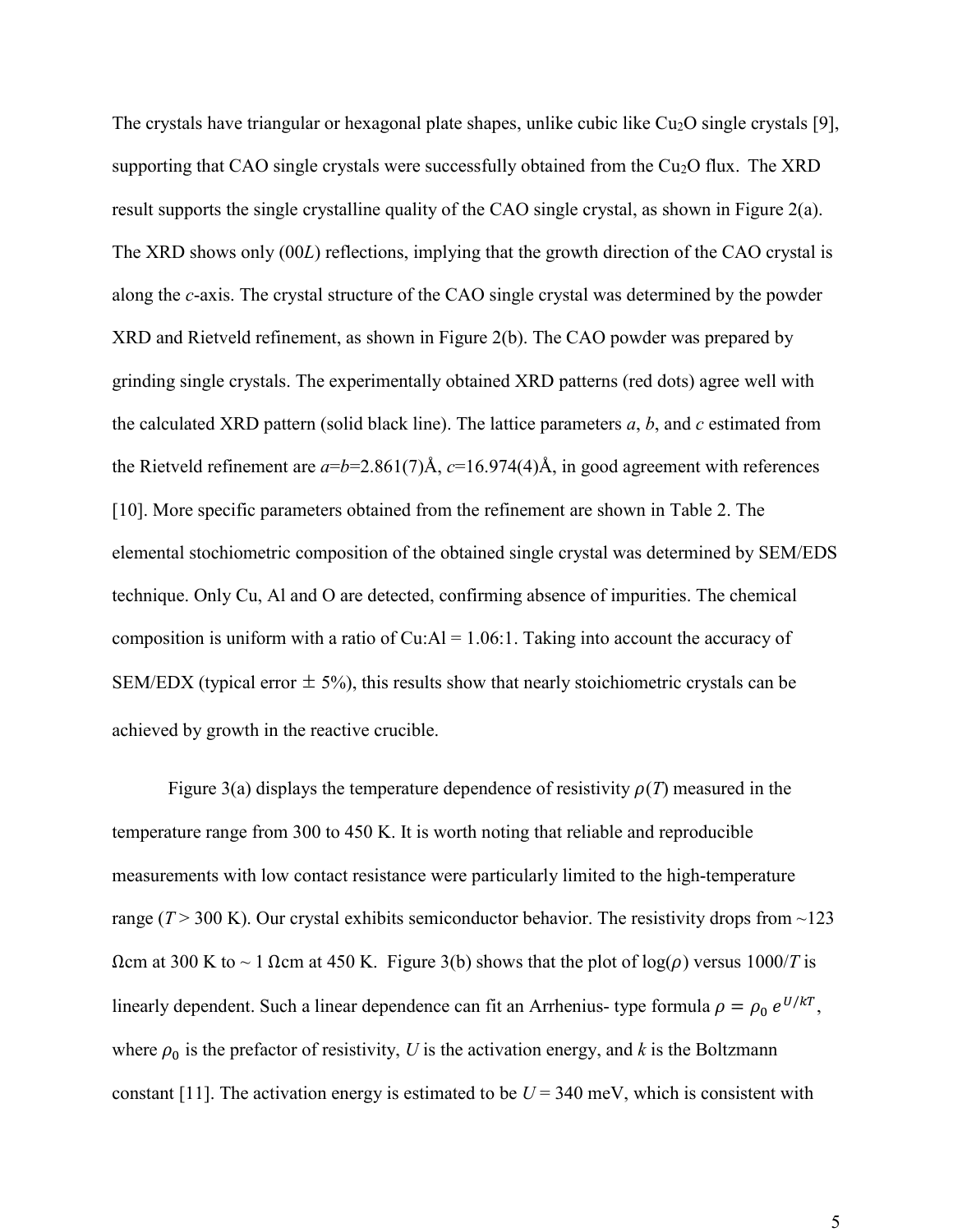that expected from the temperature dependence of the carrier density [12]. The activation energy is smaller than the bandgap  $E_g \sim 3.5 \text{ eV[4]}$ , confirming that CAO is an extrinsic *p*-type semiconductor with shallow electron acceptors; Cu vacancies are reported to act as shallow electron acceptors in CAO[3].

Figure 4 presents the temperature dependence of magnetic susceptibility  $\chi(T)$  measured under magnetic field  $H = 1$ kOe. Our CAO single crystals show a paramagnetic behavior, as reported in early studies [12-14]. Stoichiometric CAO without point defects is supposed to exhibit diamagnetism because the electrons in  $Cu^+$ ,  $Al^{3+}$ , and  $O^{2-}$  are all paired [12]. In reality, CAO exhibits weak paramagnetism, which could be attributed to  $Cu^{2+}$  with  $d^9$  orbital occupations. As the valence-band top of CAO consist of Cu *d* orbitals, hole carriers directly influence the oxidation state of  $Cu<sup>+</sup>$ . It is worth noting that the magnetic susceptibility of our crystals  $(\chi(5 \text{ K}) = 8.5 \times 10^{-6} \text{ emu/g} \cdot \text{Oe})$  is lower than that of polycrystalline powders  $(\chi(5 \text{ K}))$  $=2\times10^{-5}$  emu/g·Oe)[15], suggesting that the density of Cu vacancy in this sample is lowered than that in previously synthesized samples (see Figure 4(b) for comparison).

For further understanding,  $\chi(T)$  was fitted to the modified Curie-Weiss law:  $\chi = \chi_0 + \chi_1$  $\mathcal C$  $\frac{c}{T-\theta}$  [16]. Here  $\chi_0$  is the temperature independent contribution from diamagnetism and Van Vleck susceptibility,  $\theta$  is the Curie-Weiss temperature,  $C = Ng^2\mu_B^2S(S + 1)/3k_B$  is the Curie constant with number of magnetic ions per gram  $N$ , Boltzmann constant  $k_B$ , Lande g-factor g, magnitude of electron spin S, and Bohr magneton  $\mu_B$ . The best-fit values to  $\chi_0$ ,  $\theta$ , C are  $1.07 \times 10^{-6}$ emu Oe<sup>-1</sup>cm<sup>-3</sup>, -0.31K, and 2.23×10<sup>-4</sup>emu K Oe-<sup>1</sup>cm<sup>-3</sup>, respectively. These values are coherent with those obtained for single crystals grown by the slow-cooling method [12]. Assuming that the paramagnetic moment emanates from the  $Cu^{2+}$  defect states with S=1/2, the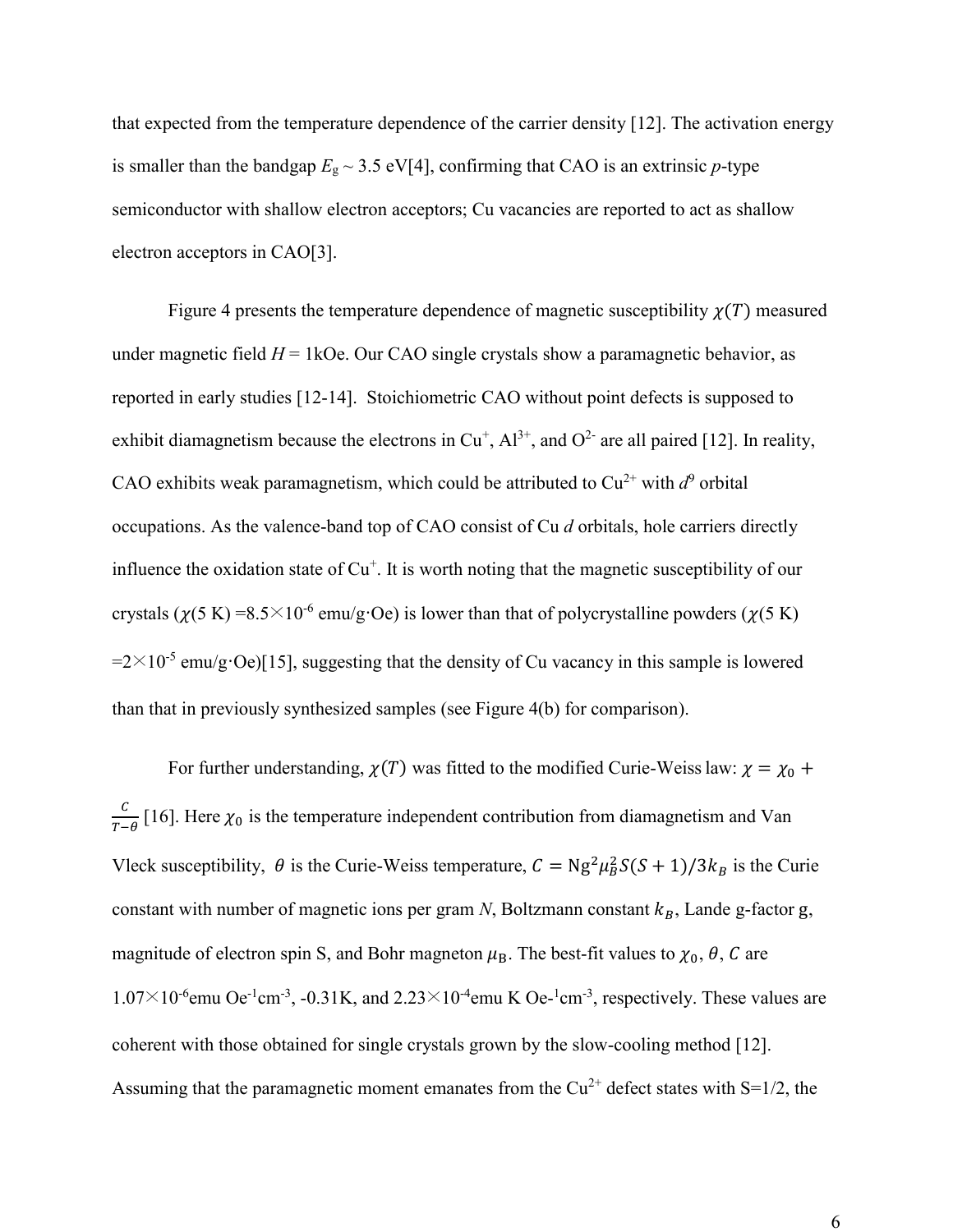density of paramagnetic defect is estimated to be  $N = 3.58 \times 10^{20}$  cm<sup>-3</sup>, which is about 1.4 % of that of Cu sites in CAO (2.5 $\times$ 10<sup>22</sup> cm<sup>-3</sup>). We note that the estimated ratio of defect states is smaller than the polycrystalline powders  $(\sim 2.8 - 3.1 \%)$  [14] and comparable to single crystals synthesized by a slow-cooled method (~1.3 %) [12]. The  $\chi_0$  also arises presumably due to Cu<sup>2+</sup> ions. While the core electron shells of  $Cu<sup>1+</sup>, Al<sup>3+</sup>,$  and  $O<sup>2-</sup>$  contribute to diamagnetic susceptibility, as discussed in a previous report [12], Van Vleck contribution can arise from the open shells of  $Cu^{2+}$  ions [17].

# **CONCLUSION.**

In summary, we have reported the growth of mm-sized CAO single crystals in a reactive alumina crucible. Unlike the conventional flux growth, in which the flux acts as a solvent to dissolve the desired substance, in the method reported in this paper, the flux also plays the role of the starting material that reacts with reactive crucible [18]. High-quality single crystals of CAO without the remaining flux were successfully obtained by the reaction between the Cu<sub>2</sub>O flux and alumina crucible. The structural, transport, and magnetic properties of our CAO single crystal were investigated. CAO single crystals show semiconducting and weak paramagnetic behavior, which is in good agreement with other crystals grown by the conventional slow-cooling method. This growth method we reported here can eliminate the process of removing residuals, which can solve many problems caused by the residuals, thus facilitating relevant studies on the highperformance *p*-type conducting oxides.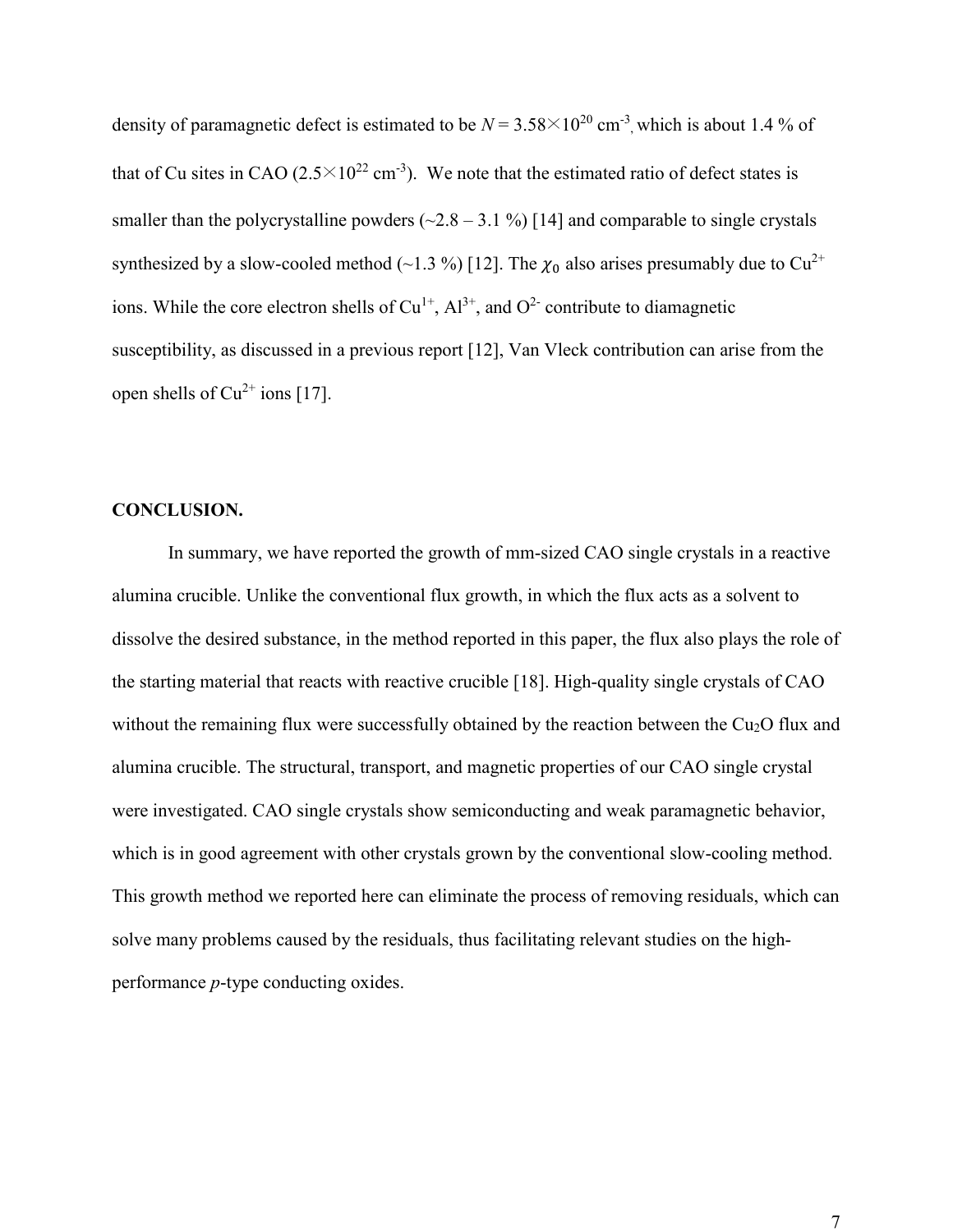

# **Figure 1 Schematics of single crystal growth of CuAlO<sup>2</sup> in a reactive alumina crucible.** (a)

The alumina crucible contains only  $Cu<sub>2</sub>O$  flux powder. (b) The Cu<sub>2</sub>O flux reacts with the surface of the alumina crucible. (c) During the cooling process, small-sized single crystals form on the surface of the alumina crucible. (d) Large-sized single crystals are obtained after the thermal process. (e) A cross-sectional image of the alumina crucible after thermal process. (f) An enlarged cross-sectional image of the reacted surface of the alumina crucible.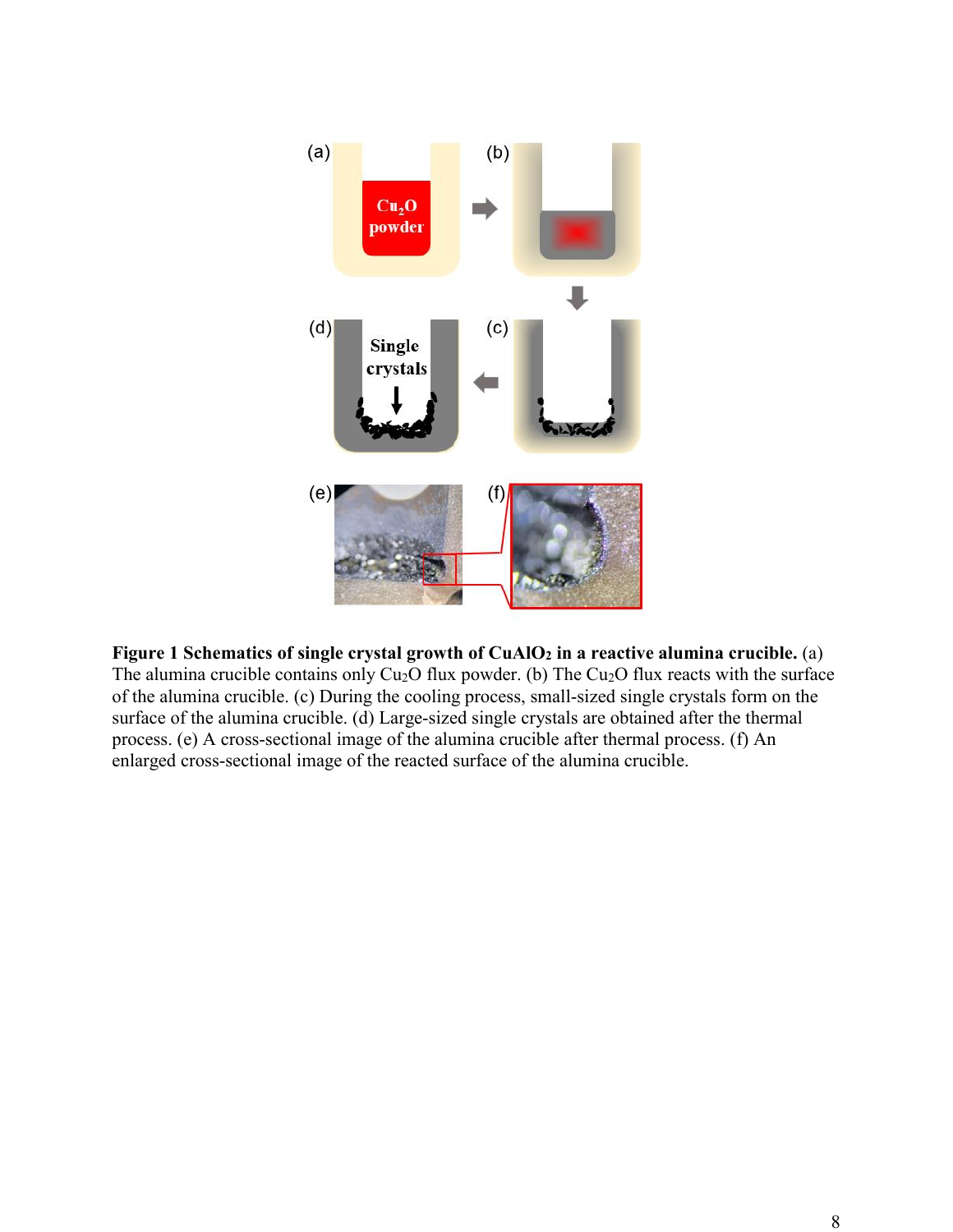

**Figure 2. X-ray diffraction of CuAlO<sup>2</sup> single crystal grown in a reactive alumina crucible.** (a) X-ray diffraction pattern CuAlO<sup>2</sup> single crystal oriented along the *c*-axis. The observed patterns suggest that the *c-*axis is perpendicular to the surface. (b) Rietveld refinement of the Xray diffraction pattern of the grounded single-crystals of CuAlO<sub>2</sub>. Red circles, solid black line, and blue line show the observed intensity, the calculated pattern, and the difference between the observed and calculated patterns. Vertical green bars show the Bragg peak's positions. (c) An optical image of  $CuAlO<sub>2</sub>$  single crystals.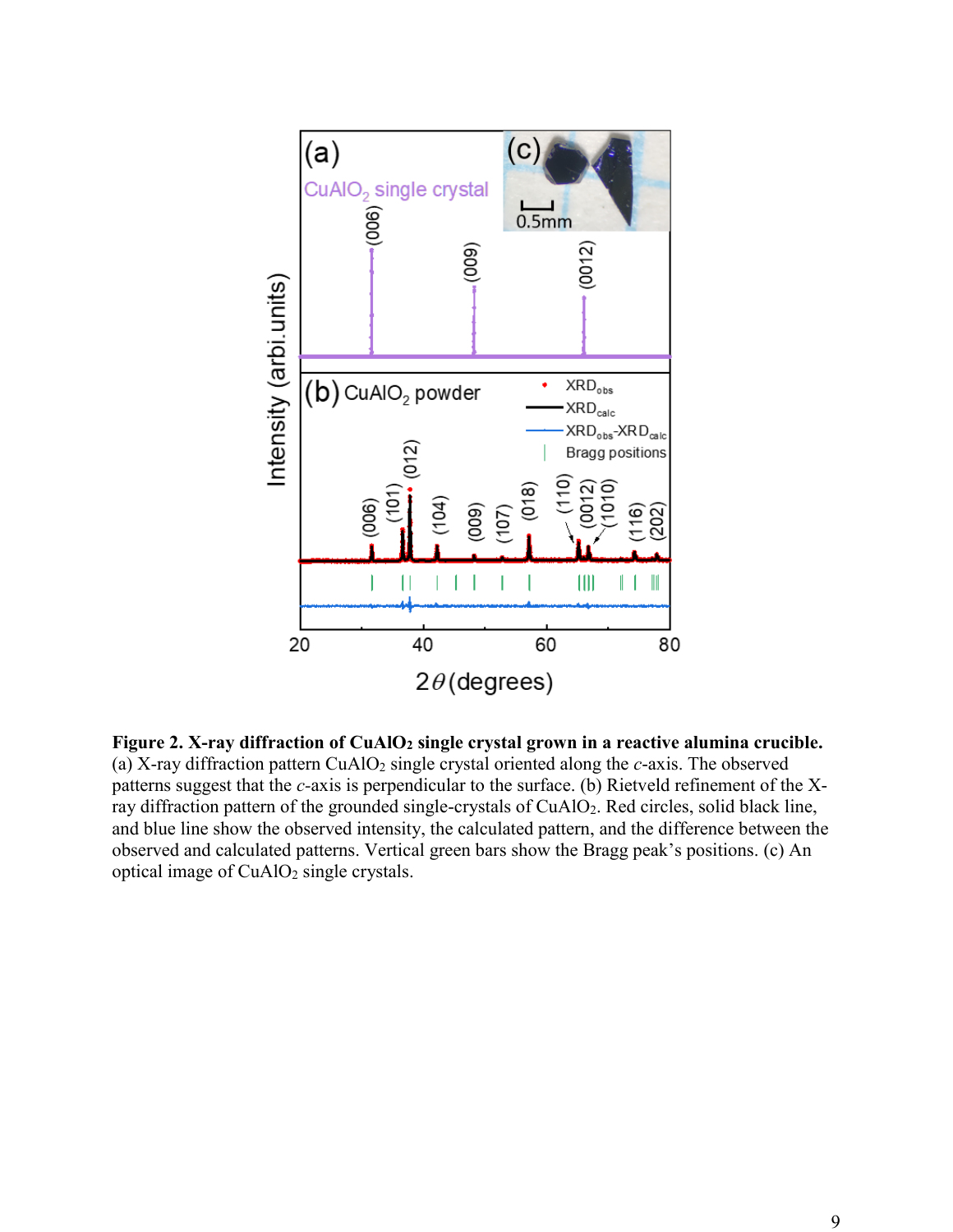

**Figure 3. Transport properties of CuAlO<sup>2</sup> single crystal.** (a) Temperature dependencies of resistivity of CuAlO<sub>2</sub> single crystal from 300 to 450K measured in the in-plane direction. Insert shows the contact configuration (4-probe method). (b) Arrhenius plot for the determination activation energy of CuAlO2. Solid black and red lines show the measured data and fitted curve, respectively.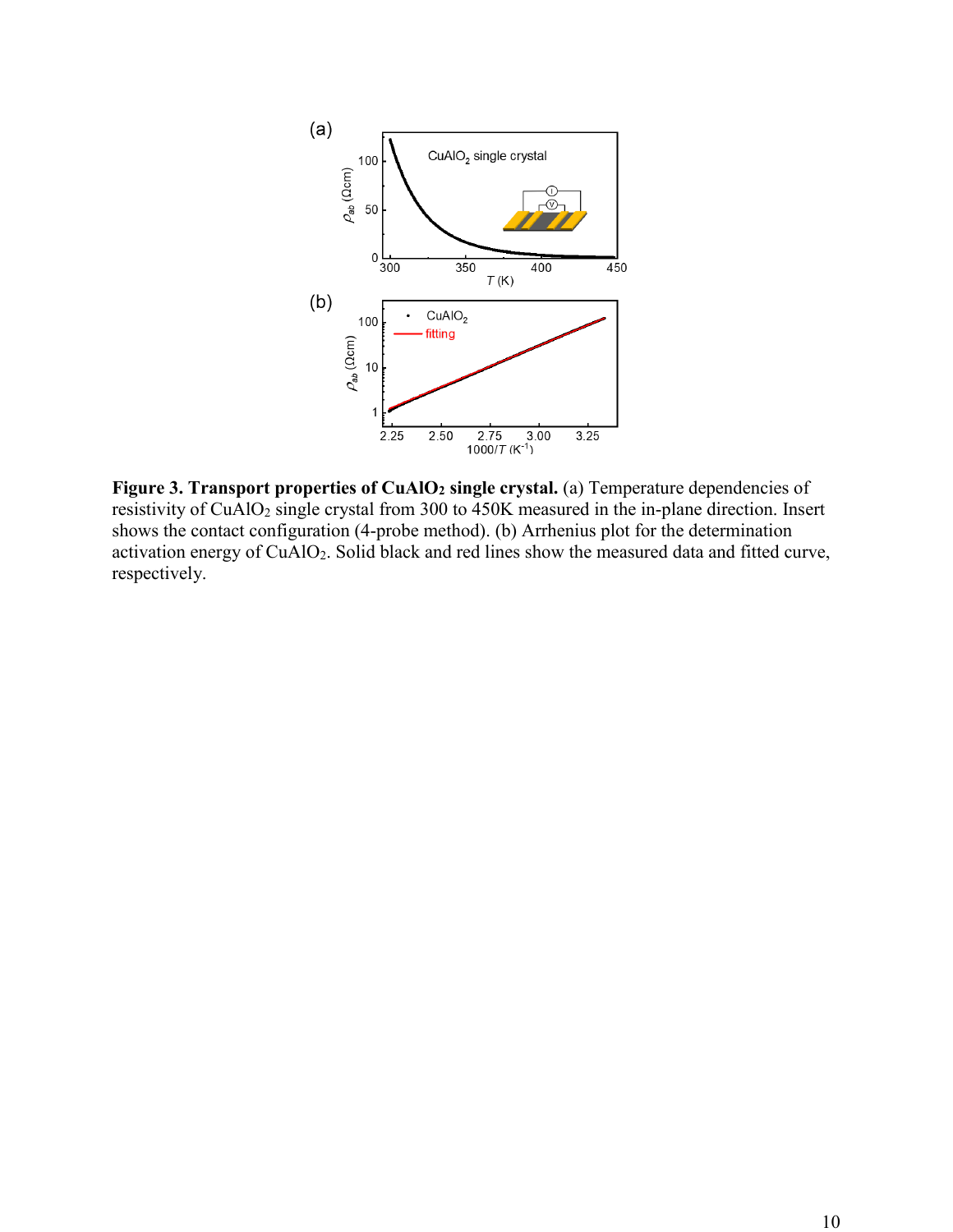

**Figure 4. Magnetic susceptibility of CuAlO<sup>2</sup> single crystal.** (a) Temperature dependence of magnetic susceptibility  $\chi(T)$  (left axis, filled symbol) and inverse magnetic susceptibility  $\chi^{-1}(T)$ (right axis, open symbol) of  $CuAlO<sub>2</sub>$  single crystal measured at an applied magnetic field of 1 kOe in the temperature range from 5 to 300K. Measured (*T*) (black dots) is well-fitted by the Curie-Weiss law plus a Van Vleck (VV) contribution (red solid line). (b)  $\chi(T)$  of our CuAlO<sub>2</sub> single crystal (red dots) compared to that of previous reports [12-14].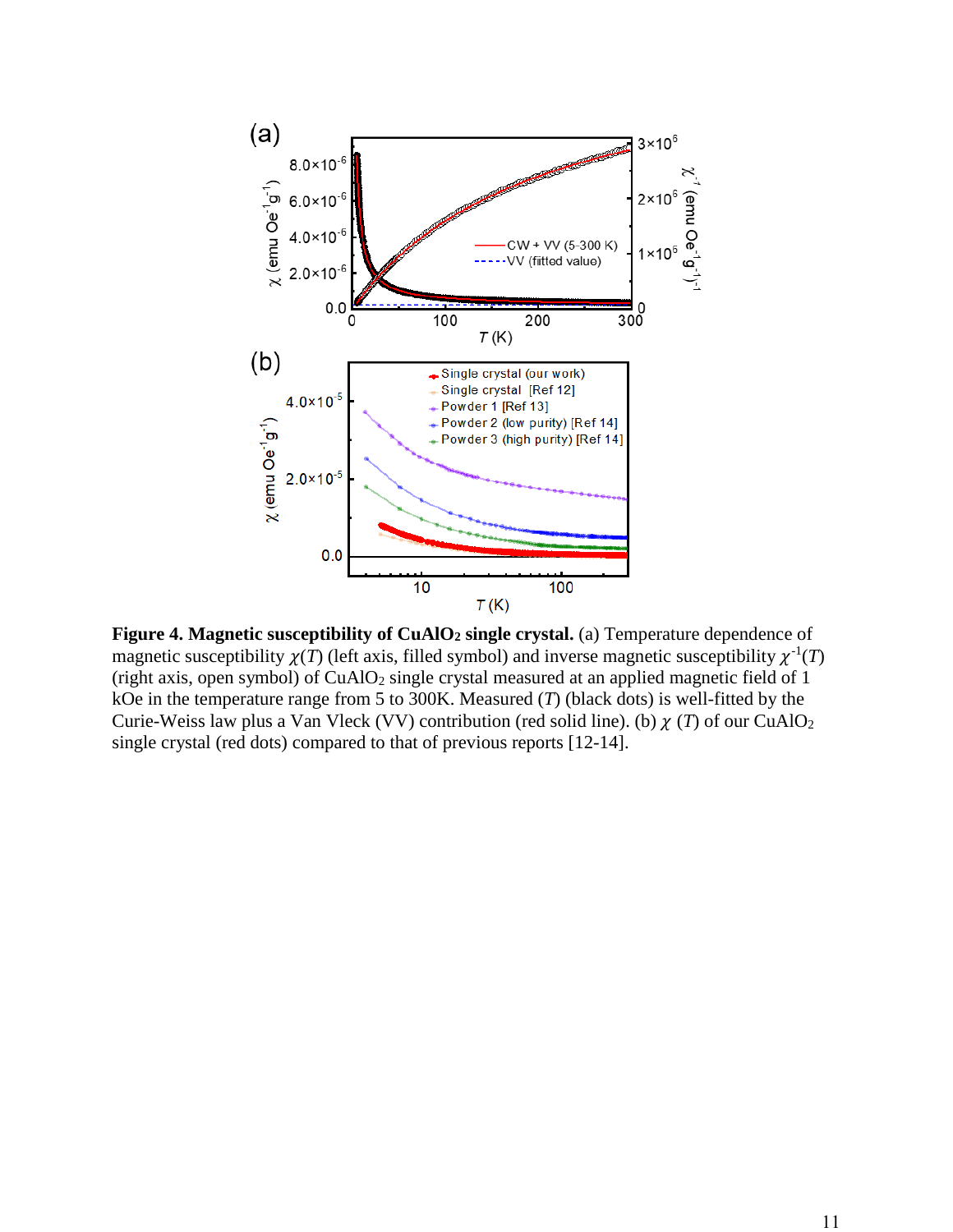| Sample | Cu <sub>2</sub> O<br>[g] | Bottom area<br>$\lceil$ mm <sup>2</sup> $\rceil$ | Number of<br>thermal process | Size of the crystals<br>[mm] |
|--------|--------------------------|--------------------------------------------------|------------------------------|------------------------------|
| A      | 2.5                      | 1485                                             |                              | 0.4                          |
| Β      | 0.5                      | 1485                                             |                              | 0.2                          |
|        | 0.5                      | 50                                               |                              | 0.5                          |
|        | 25                       | 227                                              |                              |                              |

**Table 1.** Summary of growth conditions.

| Atom position | X                | y                | Ζ        | B <sub>iso</sub> | Occ     |
|---------------|------------------|------------------|----------|------------------|---------|
| $\Omega$      | $\boldsymbol{0}$ | $\boldsymbol{0}$ | 0.10866  | 6.72100          | 0.27871 |
| Cu            | $\boldsymbol{0}$ | $\boldsymbol{0}$ | $\theta$ | 4.50954          | 0.09486 |
| Al            | $\boldsymbol{0}$ | $\overline{0}$   | 0.49129  | 4.40054          | 0.10902 |

Table2. Detailed structural information on CuAlO<sub>2</sub> single crystal obtained from Rietveld refinement parameters. The space group and lattice parameters are  $R\overline{3}m$ ,  $a=b=2.861(7)A$ ,  $c=16.974(4)$ Å, and  $V=120.3868$  Å<sup>3</sup>, respectively.